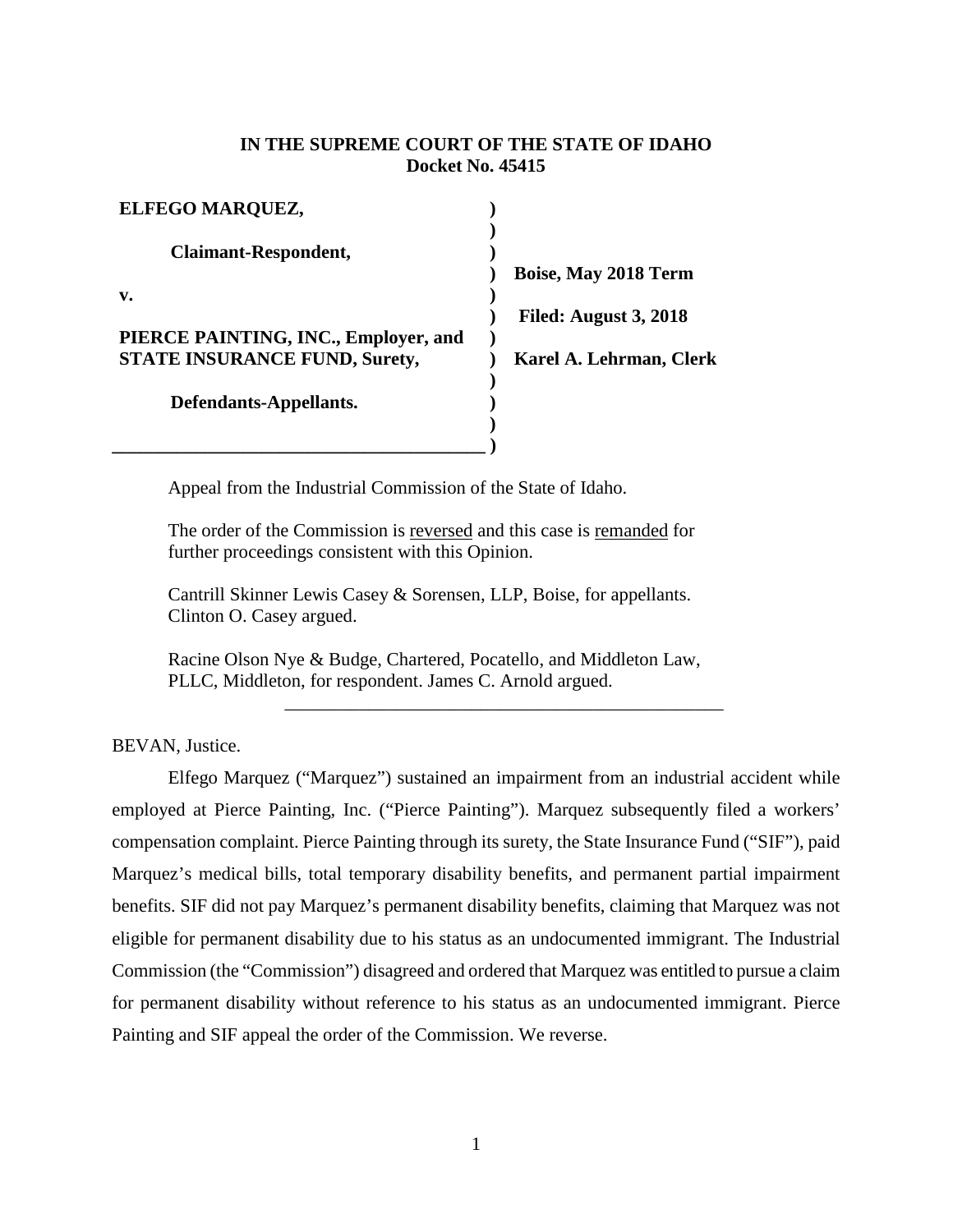### **I. FACTS AND PROCEDURE**

Marquez was born in 1970 and is a citizen of Mexico. He received a university degree in Mexico where he became a teacher and taught first and third year elementary school for seven years. In approximately 2000, Marquez illegally immigrated from Mexico to the United States. After entering the United States, Marquez went to southern California, where he purchased a social security card and used it to obtain employment washing dishes at a restaurant. After working in California for approximately seven months, Marquez moved to Emmett, Idaho and soon after began working at Pierce Painting. Marquez's primary job at Pierce Painting was to prepare buildings to be painted. He was able to work at Pierce Painting by providing the social security card he purchased in California. Pierce Painting knew Marquez was an undocumented immigrant and that his social security card was not legally issued to him. Not long after beginning at Pierce Painting, a supervisor received a notice of garnishment associated with the social security number used by Marquez. Evidently, the individual to whom the social security number had been legally issued had an outstanding child support delinquency. The supervisor instructed Marquez to obtain a different social security card. Marquez complied by illegally obtaining a different social security card.

On May 20, 2010, Marquez sustained an impairment from an industrial accident while preparing a building to be painted. Marquez was standing on two five gallon buckets stacked on top of each other to reach an area above a tall doorway when he fell onto a concrete floor fracturing his right wrist and injuring his right arm and shoulder. His right wrist was put into a cast and he eventually underwent multiple right shoulder surgeries performed by Dr. Hassinger. Dr. Hassinger rated Marquez's right shoulder impairment at 5% of the whole person. He recommended permanent restrictions on overhead activities and that Marquez not return to his position at Pierce Painting.

In July of 2010, Marquez was referred to the Industrial Commission Rehabilitation Division ("ICRD") by SIF. ICRD consultant Ken Halcomb ("Halcomb") was assigned to Marquez's case. ICRD's primary objective wasto preserve Marquez's time-of-injury job and to return him to that job following his recovery. This required Halcomb to meet with an agent of Pierce Painting, and then with Marquez. Halcomb interviewed Marquez about his education, past work history, and transferable job skills. Notably, the interview did not include questions about Marquez's immigration status. When it became evident that Marquez would not be able to return to his time-ofinjury job, Halcomb assisted Marquez in identifying other potential employment opportunities consistent with his restrictions and within his geographic area. Ultimately Halcomb closed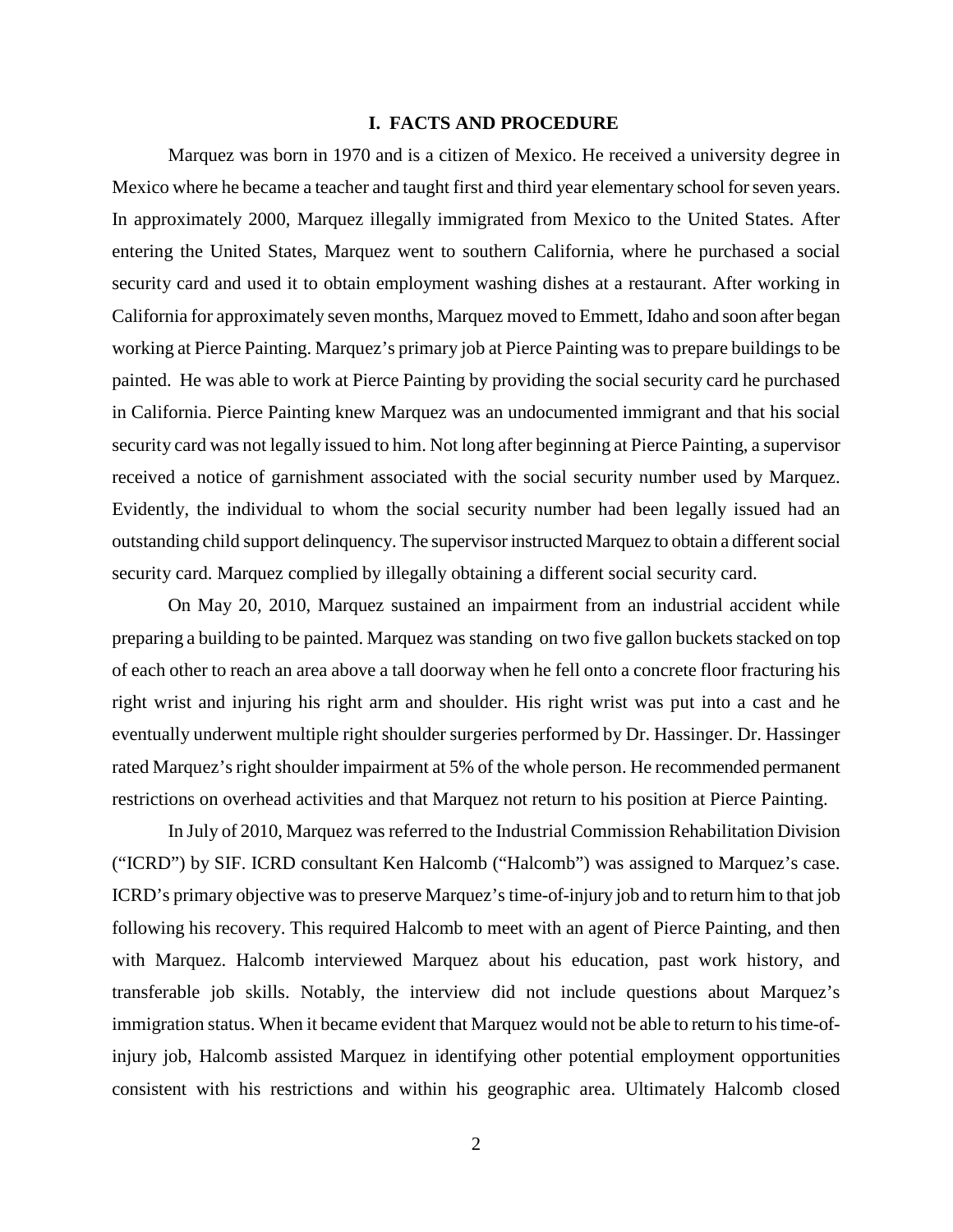Marquez's file without placing him with another employer. Halcomb never learned that Marquez was an undocumented immigrant. Marquez was then referred to the Idaho Department of Labor for additional placement services.

Marquez received substantial benefits under the Workers' Compensation Act for his injuries. SIF paid \$87,526.64 for medical bills, \$30,985.87 for total temporary disability benefits, and \$8,487.60 for permanent partial impairment benefits. Marquez then sought permanent disability benefits in excess of his impairment because his post-accident medical restrictions excluded him from a significant portion of the undocumented immigrant labor market in Idaho. SIF refused to pay Marquez any permanent disability benefits because of his status as an undocumented immigrant.

On April 14, 2015, Marquez filed a workers' compensation complaint against Pierce Painting and SIF ("the appellants") seeking permanent disability benefits in excess of his impairment. On May 1, 2015, Marquez filed an amended workers' compensation complaint. The appellants filed answers to both Marquez's original and amended complaints denying that Marquez was entitled to any permanent disability benefits. On July 28, 2016, the parties stipulated to the following:

- 1. Marquez is not legally in the United States.
- 2. Marquez had no legal access to the Idaho or United States labor market.
- 3. Marquez sustained an industrial injury on May 20, 2010.
- 4. Marquez injured his right wrist and right shoulder in the industrial accident on May 20, 2010.
- 5. The appellants have paid Marquez's medical bills and permanent partial impairment in full.
- 6. The only dispute is whether Marquez is entitled to permanent disability in excess of his impairment.

On July 28, 2016, a hearing was held before a Referee. The sole issue presented at the hearing was whether Marquez was entitled to permanent disability benefits. Marquez was a witness at the hearing and spoke through an interpreter. Halcomb also testified before the Referee. He noted that since it is the purpose of the ICRD to return injured workers to their time-of-injury job, or failing that, to some other suitable job in their geographic area, it is ICRD policy that such placement services cannot be offered to undocumented workers. Halcomb further acknowledged that there is a labor market for undocumented workers in the Treasure Valley; however, he was unable to characterize the size and components of that labor market. Halcomb did confirm that Marquez's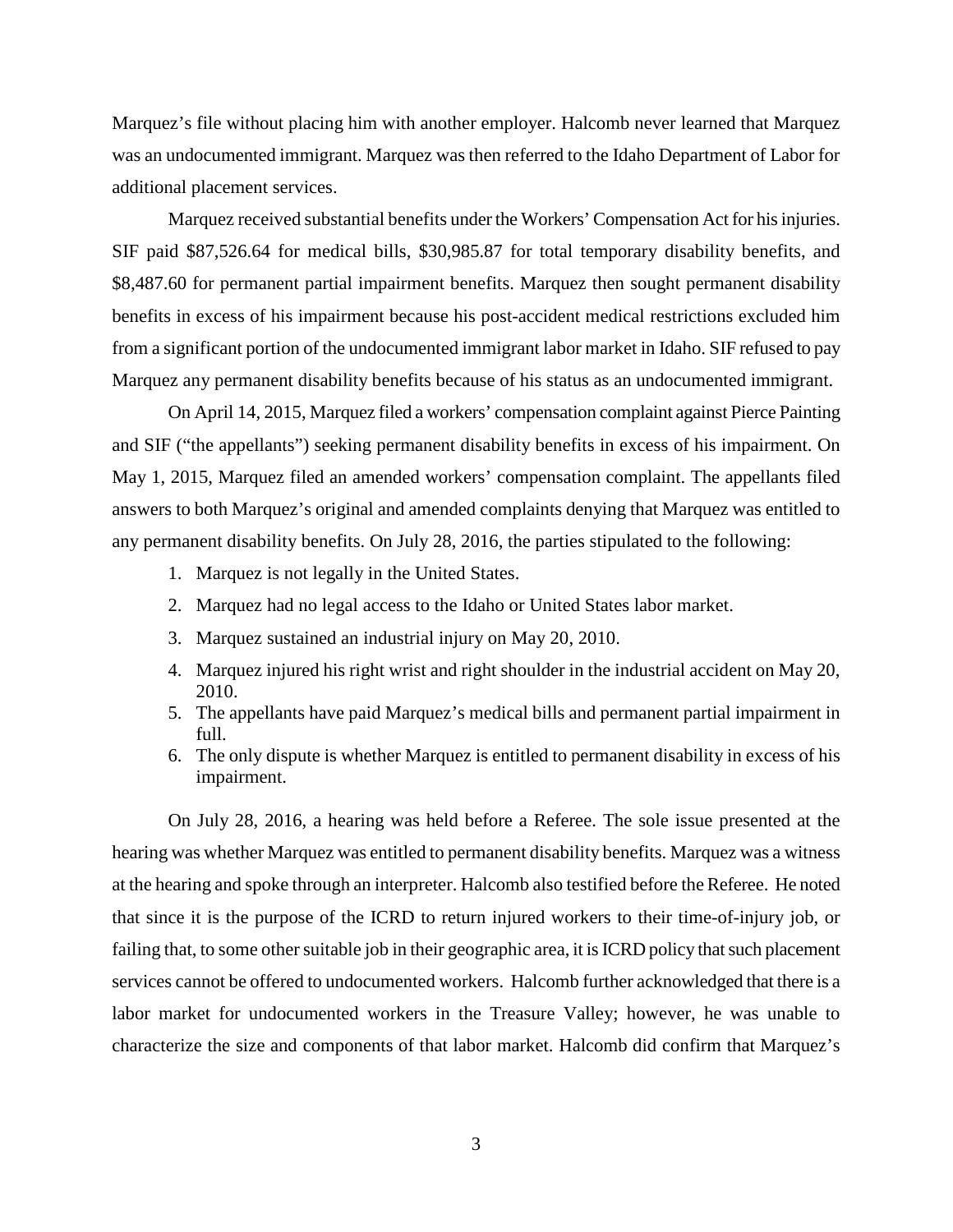access to the labor market is limited because of both his undocumented immigration status and the permanent effects of his work injury.

On May 1, 2017, the Referee issued his written recommendation. The Referee found Marquez's undocumented immigration status precluded him from receiving permanent disability benefits. In doing so, the Referee relied upon two prior cases from the Commission that supported his conclusion. *See Otero v. Briggs Roofing Company*, 2011 WL 4429193 (Idaho Ind. Com.); and *Diaz v. Franklin Building Supply*, 2009 WL 5850572 (Idaho Ind. Com.). Both of these proceedings held that an undocumented immigrant's status is a pertinent nonmedical factor that precludes the claimant from receiving any permanent disability benefits.

On July 10, 2017, the Commission issued its written findings of fact and conclusions of law. The Commission disagreed with the Referee's recommendation and found that Marquez was entitled to "the full measure of 'permanent disability' guaranteed by the Idaho Worker's Compensation law . . . ." In so ruling, the Commission determined that "the most appropriate way to measure permanent disability based on a loss of earning capacity per Idaho Code §72-425 and Idaho Code §72-430 is to evaluate disability without reference to such injured worker's immigration status." TheCommission thus found that both *Otero* and *Diaz* were "wrongly decided." On July 28, 2017, the appellants filed a motion for reconsideration. On August 25, 2017, the Commission denied the motion for reconsideration. On October 6, 2017, the appellants filed a notice of appeal to this Court.

## **II. STANDARD OF REVIEW**

The standard of review for an appeal from the Commission is two-fold: "The Commission's factual findings are subject to a clear error standard, and will be upheld if supported by competent and substantial evidence construed most favorably to the party who prevailed below. However, this Court exercises free review over the Commission's conclusions of law." *Davaz v. Priest River Glass Co*., 125 Idaho 333, 335–36, 870 P.2d 1292, 1294–95 (1994) (quotations and citations omitted).

This Court liberally construes Idaho's workers' compensation statutes in favor of finding compensation for employees:

When interpreting the Act, we must liberally construe its provisions in favor of the employee in order to serve the humane purpose for which it was promulgated. The Act is designed to provide sure and certain relief for injured workers and their families and dependents. The primary objective of an award of permanent disability benefits is to compensate the claimant for his or her loss of earning capacity.

*Wernecke v. St. Maries Joint Sch. Dist. No. 401*, 147 Idaho 277, 282, 207 P.3d 1008, 1013 (2009)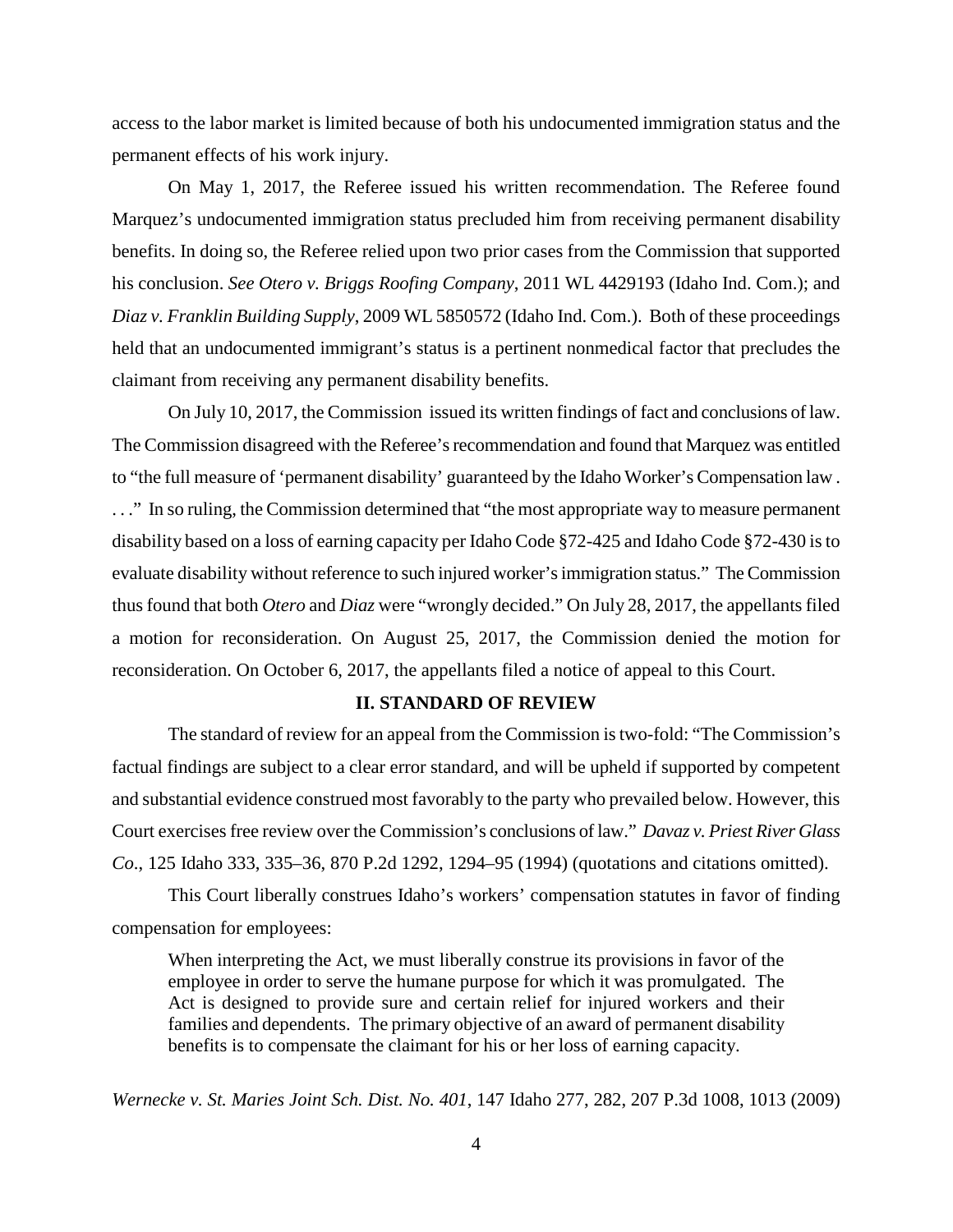(citations omitted). "[D]oubtful cases should be resolved in favor of compensation[;] . . . the humane purposes which these acts seek to serve leave no room for narrow technical construction." *Smith v. Univ. of Idaho*, 67 Idaho 22, 26, 170 P.2d 404, 406 (1946).

#### **III. ANALYSIS**

# **A. The Commission erred in finding Marquez could pursue a permanent disability claim without reference to his status as an undocumented immigrant.**

At the outset we state the obvious to those trying to implement Idaho's Workers' Compensation Act (the "Act") for undocumented immigrants.<sup>[1](#page-4-0)</sup> Notwithstanding the philosophical considerations and potential legal entanglements which permeate this case, the Idaho Legislature made the policy decision over twenty years ago that those unlawfully employed are entitled to benefits under the Act. As the governing statute clearly states: "A person, including a minor, *whether lawfully or unlawfully employed* . . ." shall constitute an employee who is entitled to coverage and benefits under the Act. I.C. § 72-204 (emphasis added). Moreover, Idaho Code section 72-212, which lists those whose employment is exempted from the Act, does not include undocumented workers. In fact, Idaho's Legislature amended section 72-212 in 1996 and specifically deleted the agricultural pursuits exemption which had exempted agricultural employers from coverage under the Act since its original adoption in 1971. Consequently, the Legislature granted coverage to agricultural workers, a great number of whom are illegal employees. *See* 1996 Idaho Sess. Laws 609. The Legislature thus affirmed workers' compensation coverage for "unlawfully employed" workers under the Act. I.C. § 72-204.

Notably, neither party disagrees that undocumented immigrants are entitled to medical benefits and compensation due to an impairment arising from an industrial accident. The narrow issue presented in this appeal is whether an undocumented worker can be granted a claim for permanent disability benefits under the Act without the Commission taking account of his status as

<span id="page-4-0"></span> $\frac{1}{1}$ <sup>1</sup>We identify Marquez's status in the United States as an "undocumented immigrant" because that is the term by which he was identified by the Industrial Commission and by the parties to this case. Other courts have chosen to refer to such individuals under the designation of "illegal alien," although this term carries a pejorative tone in some circles. *See Lozano v. City of Hazleton*, 620 F.3d 170, 176 n.1 (3d Cir. 2010), *cert. granted, judgment vacated sub nom. City of Hazleton, Pa. v. Lozano*, 563 U.S. 1030 (2011). Under federal law, any non-U.S. citizen is considered an alien. 8 U.S.C. § 1101(a)(3). Aliens who have entered the United States without permission, or who have violated the terms of their admission, are identified under the law as illegal aliens. Nevertheless, we will utilize the term "undocumented immigrant" because that term was used by the parties and the Commission in its underlying Findings of Fact and Conclusions of Law.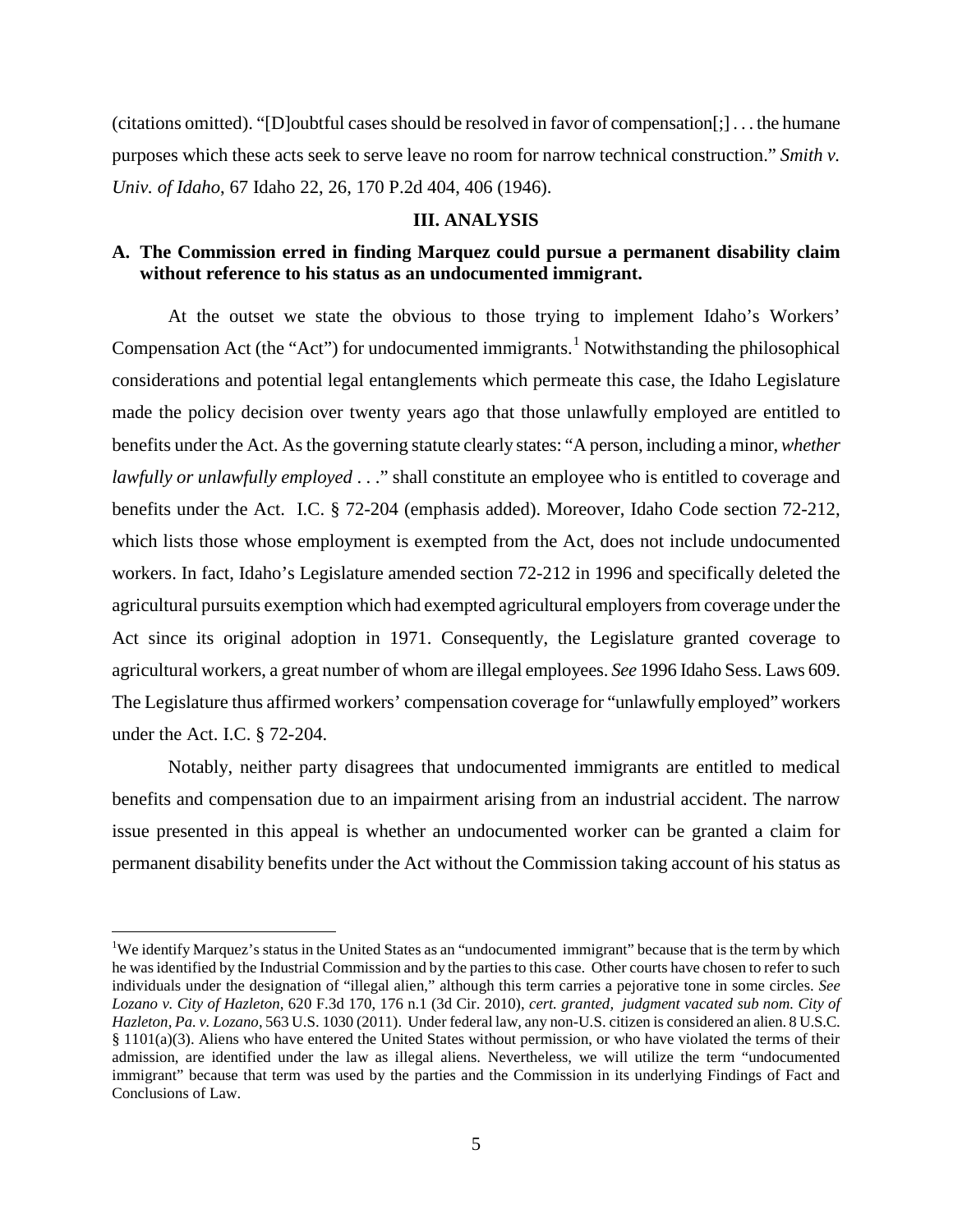an undocumented immigrant. Thus, the question before us comes down to one of statutory interpretation. In that regard, Idaho law provides:

Where a statute is clear and unambiguous, the expressed intent of the [L]egislature shall be given effect without engaging in statutory construction. The literal words of a statute are the best guide to determining legislative intent. Only where the language is ambiguous will this Court look to rules of construction for guidance and consider the reasonableness of proposed interpretations. Statutory language is not ambiguous merely because the parties present differing interpretations to the court. Rather, statutory language is ambiguous where reasonable minds might differ or be uncertain as to its meaning.

*City of Idaho Falls v. H-K Contractors, Inc*., 163 Idaho 579, \_\_\_, 416 P.3d 951, 954 (2018) (internal quotations and citation omitted). In a case analyzing provisions of the Act, we observed the following:

A construing court's primary duty is to give effect to the legislative intent and purpose underlying a statute. Moreover, the court must construe a statute as a whole, and consider all sections of applicable statutes together to determine the intent of the [L]egislature. It is incumbent upon the court to give the statute an interpretation that will not deprive it of its potency. In construing a statute, not only must we examine the literal wording of the statute, but we also must study the statute in harmony with its objective.

*Davaz*, 125 Idaho at 336–37, 870 P.2d at 1295–96 (citations omitted). Thus, we review the Act according to its plain meaning, while not losing sight of its "potency." *Id*.

The plain language of the Act establishes that unlawfully employed persons are entitled to workers' compensation coverage. There is no dispute about that conclusion; however, coupling that tenet with the permanent disability sections of the Act shows that the Commission erred in this case.

Under the Act a permanent disability occurs "when the actual or presumed ability to engage in gainful activity is reduced or absent because of permanent impairment and no fundamental or marked change in the future can be reasonably expected." I.C. § 72-423. The evaluation of a permanent disability is defined as an "appraisal of the injured employee's present and probable future ability to engage in gainful activity as it is affected by the medical factor of permanent impairment and by pertinent nonmedical factors [as] provided in section 72-430, Idaho Code." I.C. § 72-425. The following factors *shall* be considered in the evaluation of permanent disability:

In determining percentages of permanent disabilities, account *shall* be taken of the nature of the physical disablement, the disfigurement if of a kind likely to limit the employee in procuring or holding employment, the cumulative effect of multiple injuries, the occupation of the employee, and his age at the time of accident causing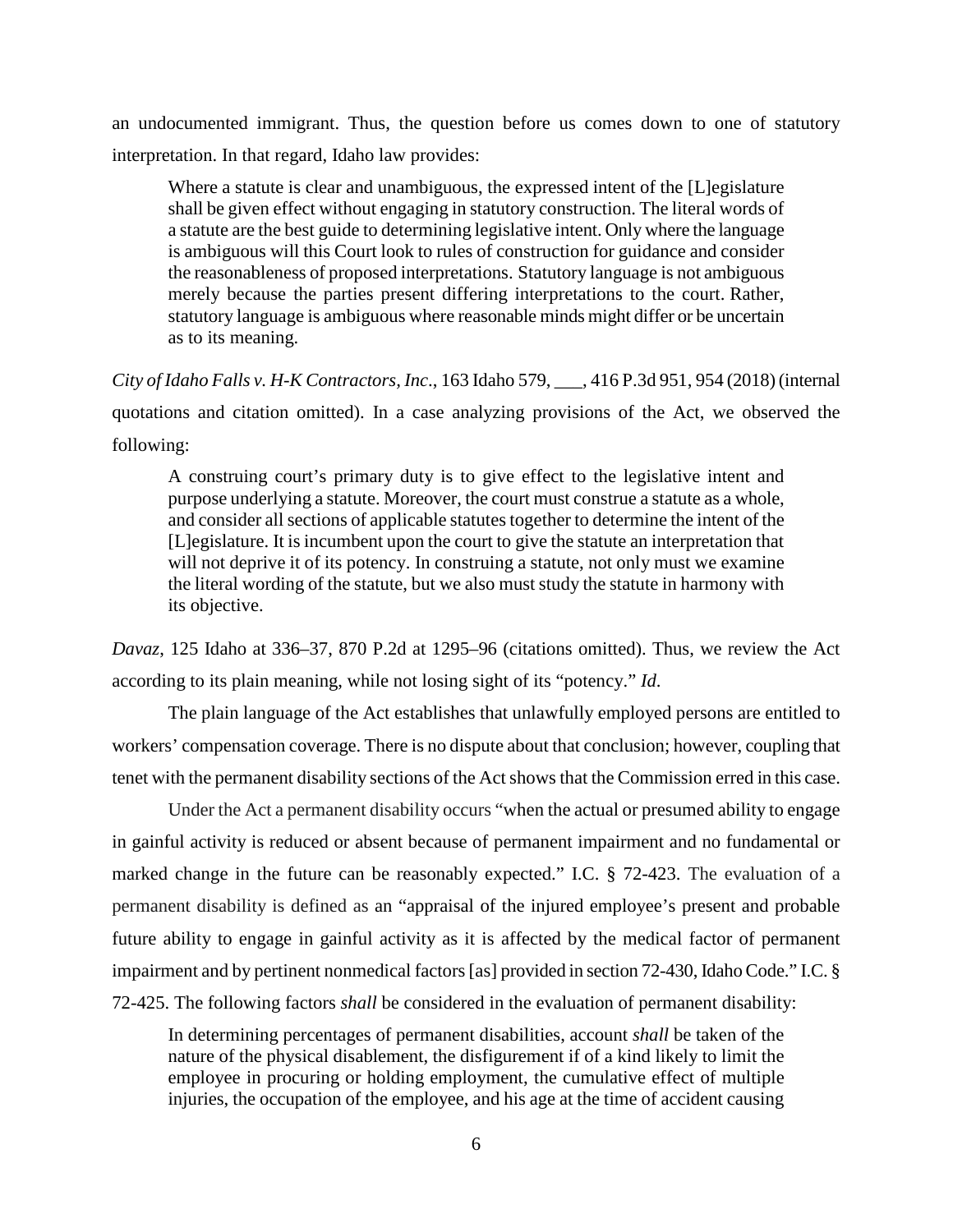the injury, or manifestation of the occupational disease, consideration being given to the diminished ability of the afflicted employee to compete in an open labor market within a reasonable geographical area *considering all the personal and economic circumstances of the employee*, and other factors as the commission may deem relevant. . . .

I.C. § 72-430 (emphasis added). Accordingly, "the test for determining whether a claimant has suffered a permanent disability [in excess of] permanent impairment is whether the physical impairment, taken in conjunction with *non-medical factors*, has reduced the claimant's capacity for gainful activity." *Graybill v. Swift & Company*, 115 Idaho 293, 294, 766 P.2d 763, 764 (1988) (emphasis added) (internal quotation marks omitted). "It is a claimant who must bear the burden of proof in establishing that she [or he] is disabled in excess of impairment." *McCabe v. Jo Ann Stores, Inc.*, 145 Idaho 91, 96, 175 P.3d 780, 785 (2007).

In this case, the Commission found that Marquez's status as an undocumented immigrant was not a pertinent nonmedical factor in evaluating his claim for permanent disability under Idaho Code sections 72–425 and 72-430. In doing so, the Commission ignored the plain wording of section 72-430, which requires that "all the personal and economic circumstances of the employee" be considered. This clearly includes a claimant's personal and economic status as an undocumented immigrant. In addition, the plain language of section 72-425 states that the evaluation of permanent disability includes the appraisal of the "pertinent nonmedical factors [as] provided in section 72-430, Idaho Code." Thus, the Commission must consider all personal circumstances that diminish the ability of the claimant to compete in an open labor market. *Davaz v. Priest River Glass Co*., 125 Idaho 333, 336, 870 P.2d 1292, 1295 (1994) (citing I.C. § 72–430(1)); *See also Bennett v. Clark Hereford Ranch*, 106 Idaho 438, 680 P.2d 539 (1984).

In *Bennett*, this Court held that the Commission misapplied section 72-425. This was because the Commission failed to consider several personal circumstances that diminished the claimant's ability to compete in an open labor market:

After reviewing the Commission's findings of fact and conclusions of law, we find it clear that the Commission did not apply the standard set forth in I.C. § 72-425 in determining that Mr. Bennett was not entitled to a disability award [in excess of] his medical impairment rating. There is no indication that the Commission examined Mr. Bennett's "ability to engage in gainful activity as it is affected . . . by nonmedical factors, such as age, sex, education, economic and social environment." The Commission did not examine such factors as that Mr. Bennett was 43 years of age with no formal education or ability to read or write; that Mr. Bennett could not [sic] longer engage in construction or farm work; or that his ability to drive trucks was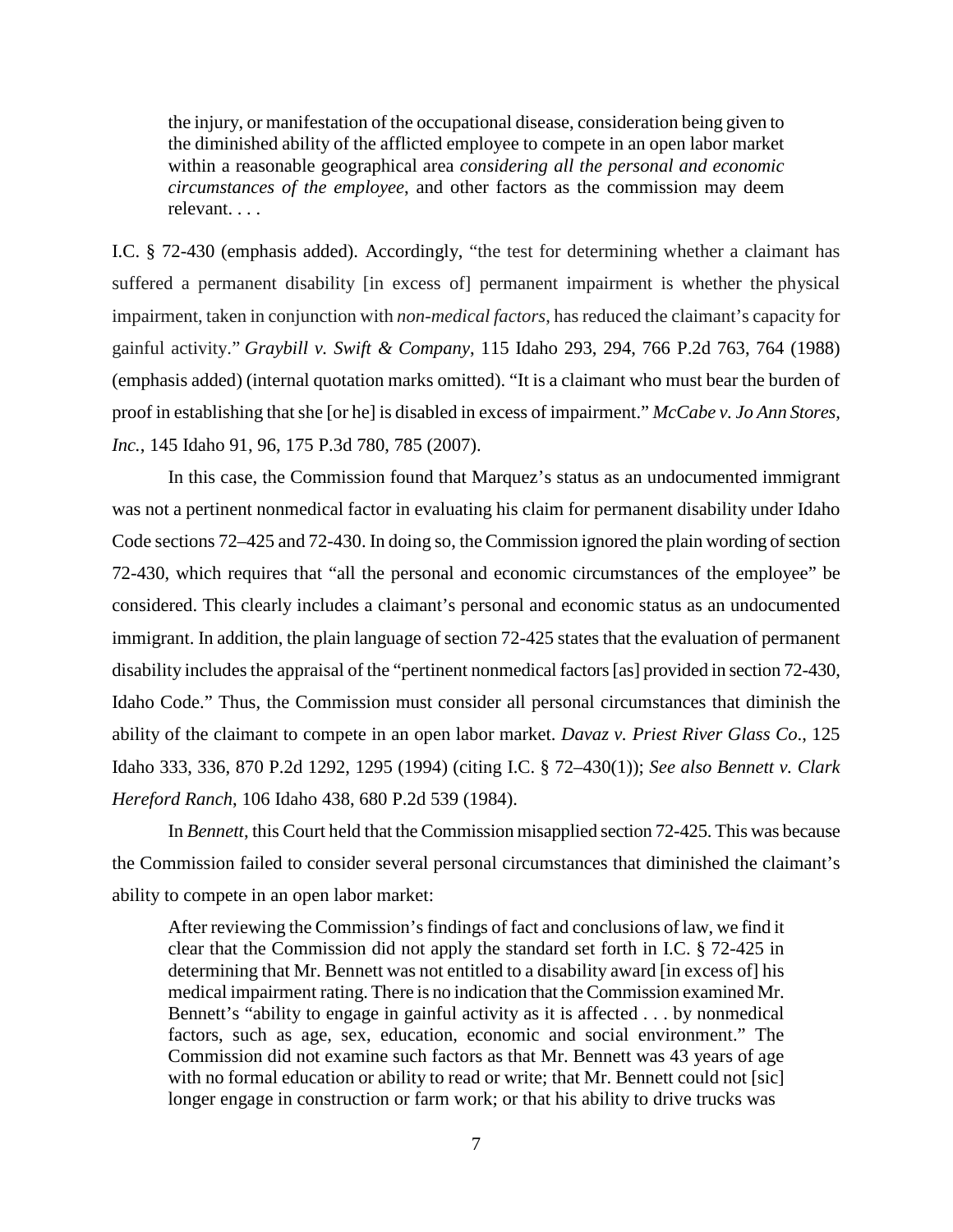diminished by his accident.

106 Idaho at 441, 680 P.2d at 542; *see also Lyons v. Indus. Special Indem. Fund*, 98 Idaho 403, 406, 565 P.2d 1360, 1363 (1977) ("The Commission's approach in this case does not adequately consider the effect of these nonmedical factors on appellant's ability to obtain employment."). These cases establish that the Commission's task must be broad-based and far-reaching, considering the entire landscape of a claimant's economic and social history. Such history must include the claimant's immigration status when he or she is undocumented.

During oral argument both parties seemed to acknowledge that the outcome reached by this Opinion is congruent with the Act's meaning and purpose. The parties also intimated that this Court should provide guidance for the Commission on remand relative to the factors which must be considered in determining questions of permanent disability under the Act. We decline to do so, leaving the Commission to fulfill its mandate as a fact-finder in making these determinations. We do note, however, that just as creating a legal construction that ignores a claimant's immigration status in making a permanent disability finding is erroneous, so too is the position taken in *Otero* and *Diaz* that such a condition is an absolute bar to such an award. Again, the Legislature has provided that all employees, lawfully or unlawfully employed, are entitled to the full panoply of benefits under the Act. As such, a claimant must be free to state his case and attempt to meet his burden in establishing his claim. The employer is also free to counter that argument, but without an outright proscription of the employee's right to claim benefits simply because he or she is an undocumented worker. In this respect, the employer and the Commission must recognize the fact that a labor market does exist for undocumented workers in this state. $2$ 

Certainly this result may pose difficulty for both parties on remand; however, this is not a predicament of the Court's making. The Act provides that unlawfully employed workers have coverage for their claims; Marquez has been paid over \$127,000 thus far; the Commission is simply mandated to follow what Idaho law requires, which is to consider "all the personal and economic circumstances of the employee, and other factors as the commission may deem relevant" in making its determination. I.C. § 72-430. This Court will not address the specific weight of a claimant's undocumented immigration status in evaluating a claim for permanent disability, nor will we

<span id="page-7-0"></span><sup>&</sup>lt;sup>2</sup> We recognize that the rehabilitative purposes of the Act, and in particular the functions of the ICRD cannot square with assisting a disabled worker to find other work when that worker is undocumented. Assisting an undocumented worker in obtaining further illegal work could violate federal law. This is not a reality without a remedy, however, where the Legislature, should it choose, take whatever action it deems necessary to remedy this situation.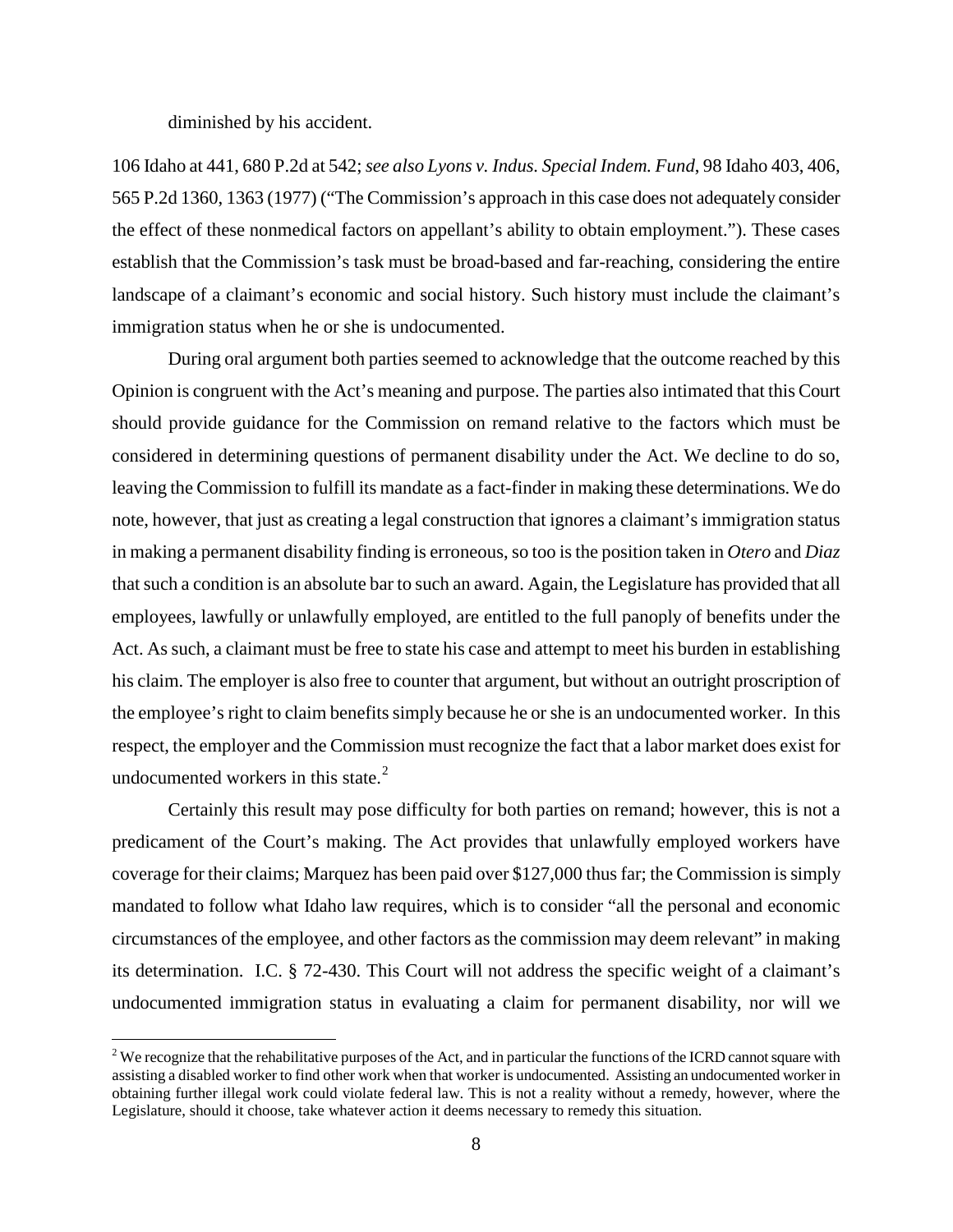prejudge whether Marquez is entitled to receive permanent disability in excess of impairment in this case. That determination is contingent upon the unique set of facts yet-to-be-presented to the Commission in light of our ruling in this case.

We recognize that the hiring of undocumented immigrants is a crime under federal immigration laws—and we do not condone the violation of these laws. However, "[t]he power invested to this Court is limited to interpretation of the constitution and laws and their application to the factual situations presented by the cases that come before the Court. . . . The power to make law and declare public policy is vested with the [L]egislature." *Elec. Wholesale Supply Co. v. Nielson*, 136 Idaho 814, 825, 41 P.3d 242, 253 (2001). If the Idaho Legislature desired to create an absolute bar for permanent disability for those "unlawfully employed" within the Act, it was free to do so when it amended the Act and removed the agricultural pursuits exemption in 1996 or thereafter. Moreover, if the Legislature wanted to prohibit undocumented immigrants from receiving a benefit under the workers' compensation statutes, it could have created an express prohibition in that regard—just like it did regarding unemployment benefits. *See* I.C. §§ 72-102(1), 72-1366(19)(a). For now, the Legislature has explicitly included those "unlawfully employed" in the Act and failed to exclude undocumented immigrants as exempt within Idaho's workers' compensation statutes. Given the plain language of sections 72-204 and 72-212 and the liberal interpretation afforded to workers' compensation statutes in favor of compensation, we decline to hold that a claimant's undocumented immigration status alone is an absolute bar to the receipt of permanent disability benefits. Instead, we hold that a claimant's undocumented immigration status is a pertinent nonmedical factor that must be weighed on a case-by-case basis in evaluating his or her claim for permanent disability.

### **IV. CONCLUSION**

We reverse the order of the Commission and remand this case for further proceedings consistent with this Opinion. Costs to appellant.

Chief Justice BURDICK, Justices HORTON and BRODY, CONCUR.

SCHROEDER, J. *pro tem*, concurring in part and dissenting in part:

I concur in that part of the Opinion that reverses the Commission decision that "the most appropriate way to measure permanent disability based on a loss of earning capacity per Idaho Code Section 72-425 and Idaho Code Section 72-430 is to evaluate disability without reference